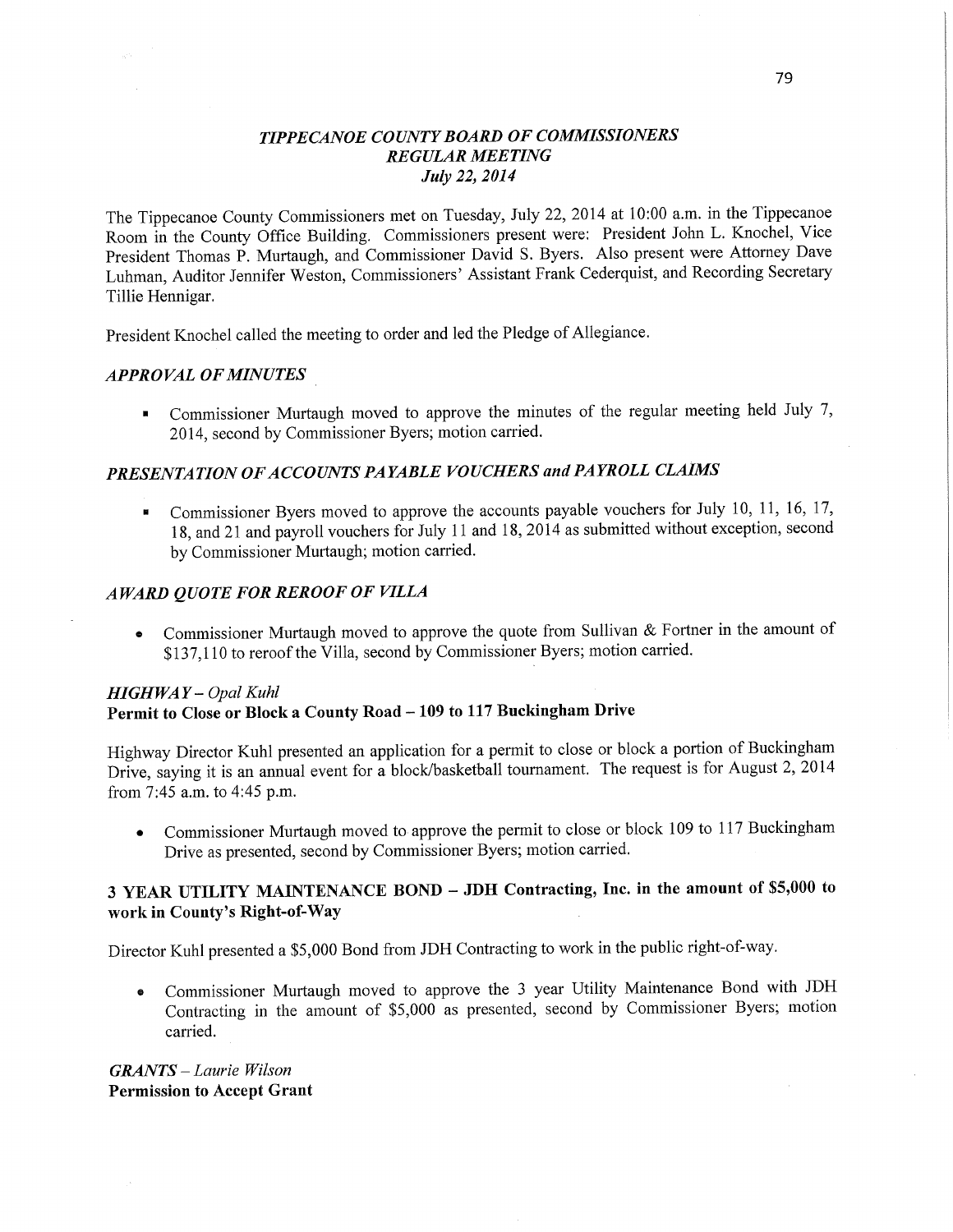Grant Facilitator Wilson requested permission to accept a grant for Superior Court 6 from the Indiana Supreme Court for Foreign Language Interpreter Grant in the amount of \$15,000. The grant is <sup>a</sup> continuation grant.

**0** Commissioner Murtaugh moved to accept the grant for Superior Court *6* in the amount of \$15,000 for Foreign Language Interpreter as presented, second by Commissioner Byers; motion carried.

#### **Permission** to **Apply** for **Grant**

Grant Facilitator Wilson requested permission to apply for <sup>a</sup>grant for CASA in the amount of \$22,768 from the Indiana Criminal Justice Institute (ICJI). It is a continuation grant for salary and benefits for the CASA program. It has a cash match of \$1,092 for travel and **in-kind** match of \$4,600.

**0** Commissioner Murtaugh moved to approve permission to apply for <sup>a</sup>grant for CASA in the amount of \$22,768 from the Indiana Criminal Justice Institute as presented, second by Commissioner Byers; motion carried.

Grant Facilitator Wilson requested permission to apply for <sup>a</sup>grant for Superior Court 3 in the amount of \$25,000 from Indiana Supreme Court for continuation of the Court Improvement Project.

**0** Commissioner Murtaugh moved to approve permission to apply for <sup>a</sup>grant for Superior Court 3 in the amount of \$25,000 from Indiana Supreme Court as presented, second by Commissioner Byers; motion carried.

#### **MOU/Contract**

Grant Facilitator Wilson presented a MOU between Tippecanoe County TEMA and Purdue Homeland Security Institute **(PHSI)** to allow TEMA to use PHSI's Bridgit conferencing license. The license is for <sup>a</sup> Smart board. Purdue's license allows up to 500 users; saving the County \$3,000 *-* \$4,000.

**0** Commissioner Murtaugh moved to approve the MOU between TEMA and Purdue Homeland Security Institute as presented, second by Commissioner Byers; motion carried.

#### *SCHOOL RESOURCE OFFICER PROGRAM AGREEMENT — Tracy Brown*

Sheriff Brown presented an agreement between the Tippecanoe School Corporation (TSC), the Sheriff's Office, and County Government in regard to **a** recently created and appointed School Resource Officer, Chuck Shumard. The agreement calls for County Government to fund one of the two Resource Officers and TSC to fund the other one.

• Commissioner Murtaugh moved to approve the Tippecanoe County Sheriff's Office and Tippecanoe School Corporation School Resource Officer agreement as presented, second by Commissioner Byers; motion carried.

## *APPLICTIONS TO VILLA*

**0** Commissioner Murtaugh moved to approve two applications to the Villa, one for Sammie J. Pender and another for Carol Lynn Oncler, second by Commissioner Byers; motion carried.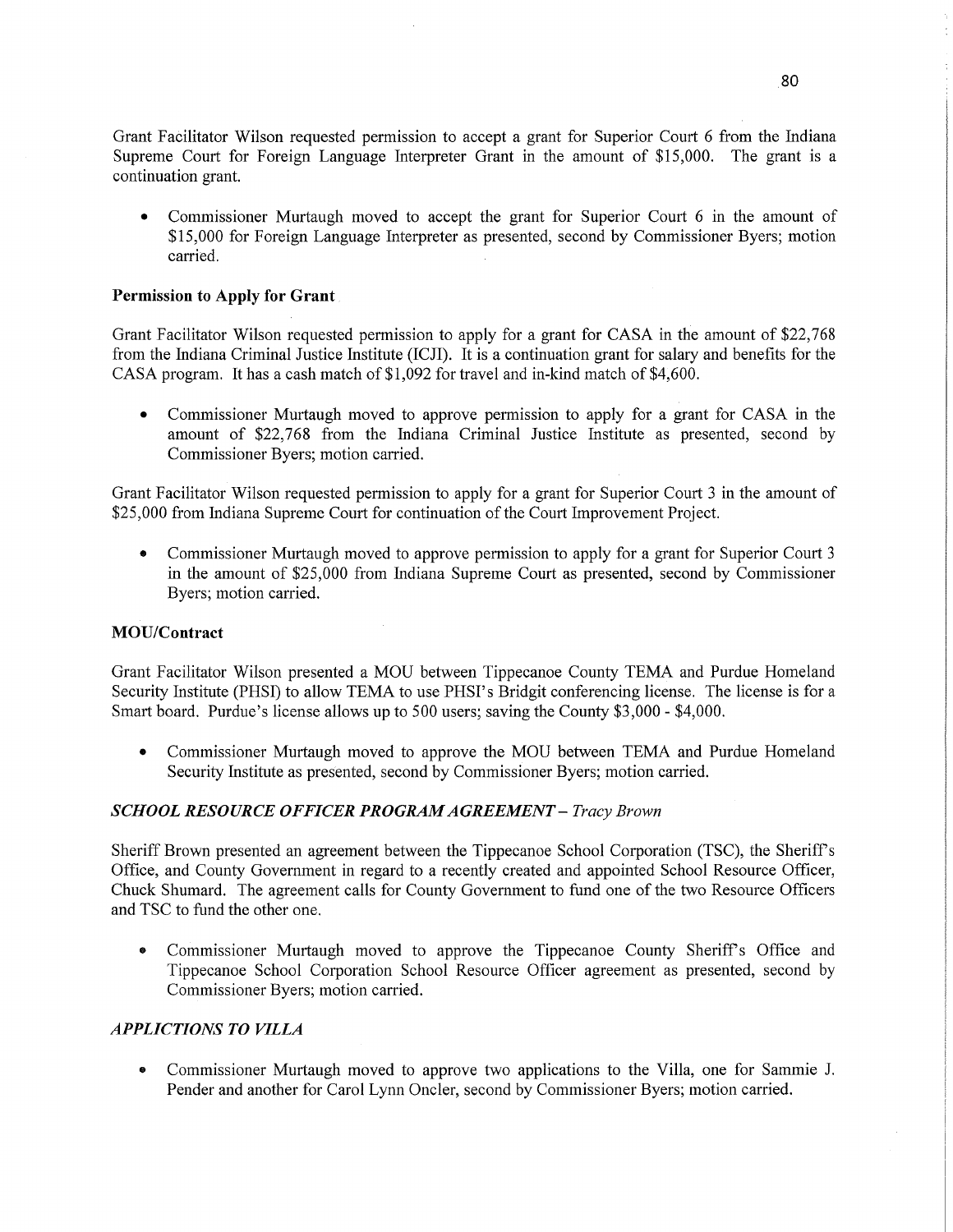#### **APPOINTMENT TO COMMON WAGE BOARD**

**0** Commissioner Murtaugh moved to approve the appointment of Eleanor Mlynarik to serve on the Purdue University, West Lafayette campus Common Construction..Wage Committee, second by Commissioner Byers; motion carried.

#### **UNFINISHED/NEW BUSINESS**

Sheriff Brown said in June, 2014 the Sheriff's Department experienced a loss when Tony Dildine left the jail to become the Tippecanoe County Maintenance Director. To recognize Tony's commitment to the demands of the jail operation, Sheriff Brown presented Tony an award inscribed *"Presented* to *Anthony Dildine* in *recognition* of *over* 16 *years* of *dedicated service* and *commitment* to the *citizens* of *Tippecanoe County commencing April 27, 1998 through June 13, 2014 with appreciation from the Tippecanoe County Sherifl's Oflice* and *Tippecanoe County Government".* 

#### *REPORTS* ON *FILE*

The following reports will be on file in the Commissioner's Office:

**I** Crystal Creek Boarding Kennel

#### **PUBLIC COMMENT**

As there were no public comments, Commissioner Byers moved to adjourn.

Meeting adjourned at 10:15 am.

BOARD OF COMMISSIONERS OF THE COUNTY OF TIPPECANOE

Uhw L. Knockel

L. Knochel, President

 $\hookrightarrow$ 

Thomás P. Murtaugh, Vice President

David S. Byers, Member

ATTEST:

Chief Depe Jennifer Weston, Audltor

Minutes prepared by Tillie Hennigar, Auditor Administrative Assistant